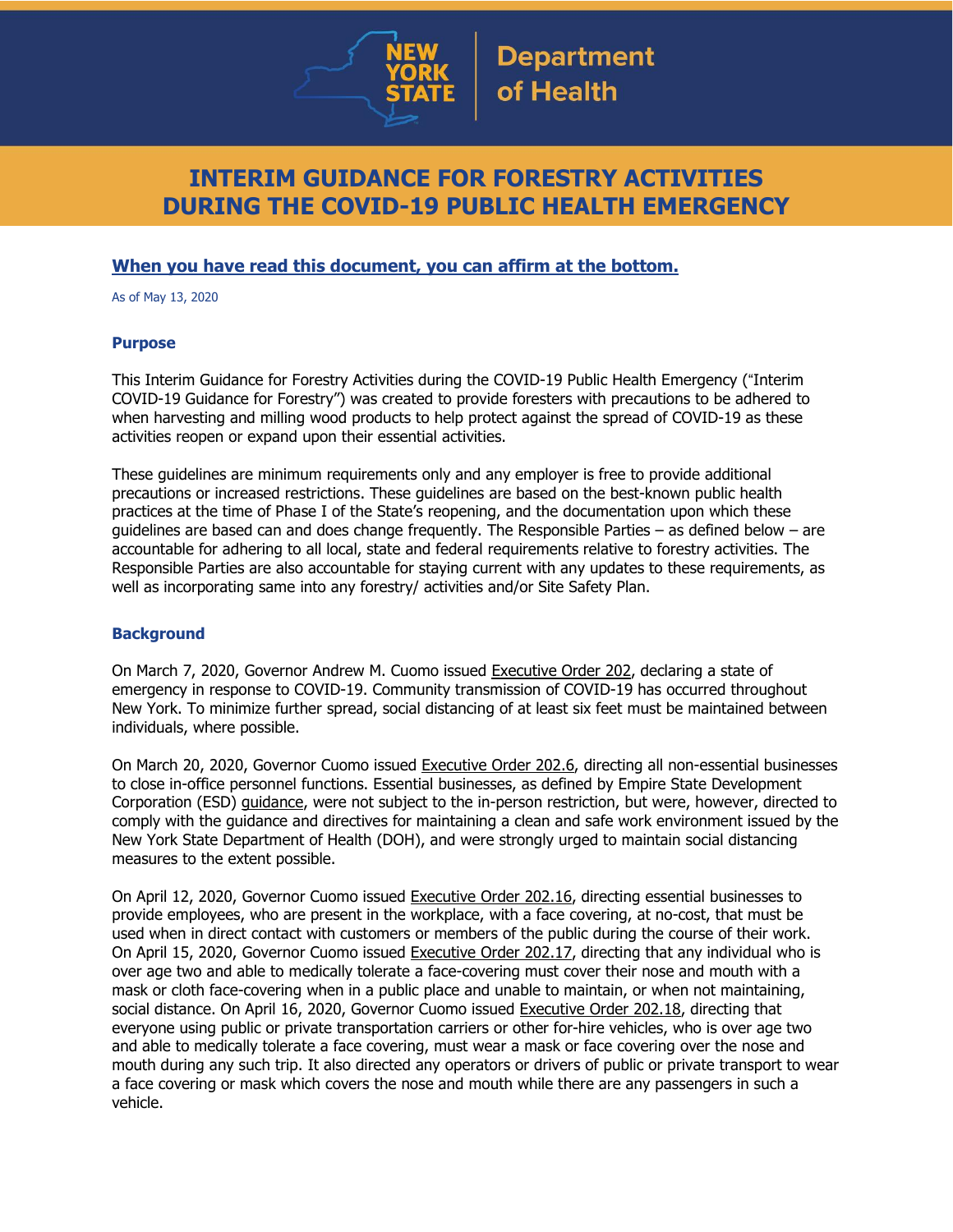On April 26, 2020, Governor Cuomo [announced](https://www.governor.ny.gov/news/amid-ongoing-covid-19-pandemic-governor-cuomo-outlines-phased-plan-re-open-new-york-starting) a phased approach to reopen industries and businesses in New York in phases based upon a data-driven, regional analysis. On May 4, 2020, the Governor [provided](https://www.governor.ny.gov/news/amid-ongoing-covid-19-pandemic-governor-cuomo-outlines-additional-guidelines-when-regions-can) that the regional analysis would consider several public health factors, including new COVID-19 infections, as well as health care system, diagnostic testing, and contact tracing capacity. On May 11, 2020, Governor Cuomo [announced](https://www.governor.ny.gov/news/amid-ongoing-covid-19-pandemic-governor-cuomo-announces-three-regions-new-york-state-ready) that the first phase of reopening would begin on May 15, 2020 in several regions of New York, based upon available regional metrics and indicators.

In addition to the following standards, both essential and non-essential businesses must continue to comply with the guidance and directives for maintaining clean and safe work environments issued by the DOH.

Please note that where guidance in this document differs from other guidance documents issued by New York State, the more recent guidance shall apply.

#### **Standards for Responsible Forestry Activities in New York State**

No forestry activity can occur without meeting the following minimum State standards, as well as applicable federal requirements, including but not limited to such minimum standards of the Americans with Disabilities Act (ADA), Centers for Disease Control and Prevention (CDC), Environmental Protection Agency (EPA), and United States Department of Labor's Occupational Safety and Health Administration (OSHA).

The State standards contained within this guidance apply to all forestry activities – both essential and non-essential – in operation during the COVID-19 public health emergency until rescinded or amended by the State. The operator of the forestry facility or site, or another party as may be designated by the operator (in either case, "the Responsible Parties"), shall be responsible for meeting these standards.

The following guidance is organized around three distinct categories: people, places, and processes.

# **I. PEOPLE**

### **A. Physical Distancing**

- Responsible Parties must ensure that for any work occurring indoors, no more than 1 worker per 250 square feet is allowed on site, excluding supervisors, unless additional personal protective measures are implemented; or
- Responsible Parties must ensure that a distance of at least six feet is maintained among workers at all times, unless safety of the core activity requires a shorter distance (e.g. assembly lines). Any time employees must come within six feet of another person, acceptable face coverings must be worn. Employees must be prepared to don a face covering if another person unexpectedly comes within six feet.
	- $\circ$  Acceptable face coverings for COVID-19 include but are not limited to cloth-based face coverings and disposable masks that cover both the mouth and nose.
	- $\circ$  However, cloth, disposable, or other homemade face coverings are not acceptable face coverings for workplace activities that typically require a higher degree of protection for personal protective equipment due to the nature of the work. For those activities, N95 respirators or other personal protective equipment (PPE) used under existing industry standards should continue to be used, as is defined in accordance with OSHA quidelines.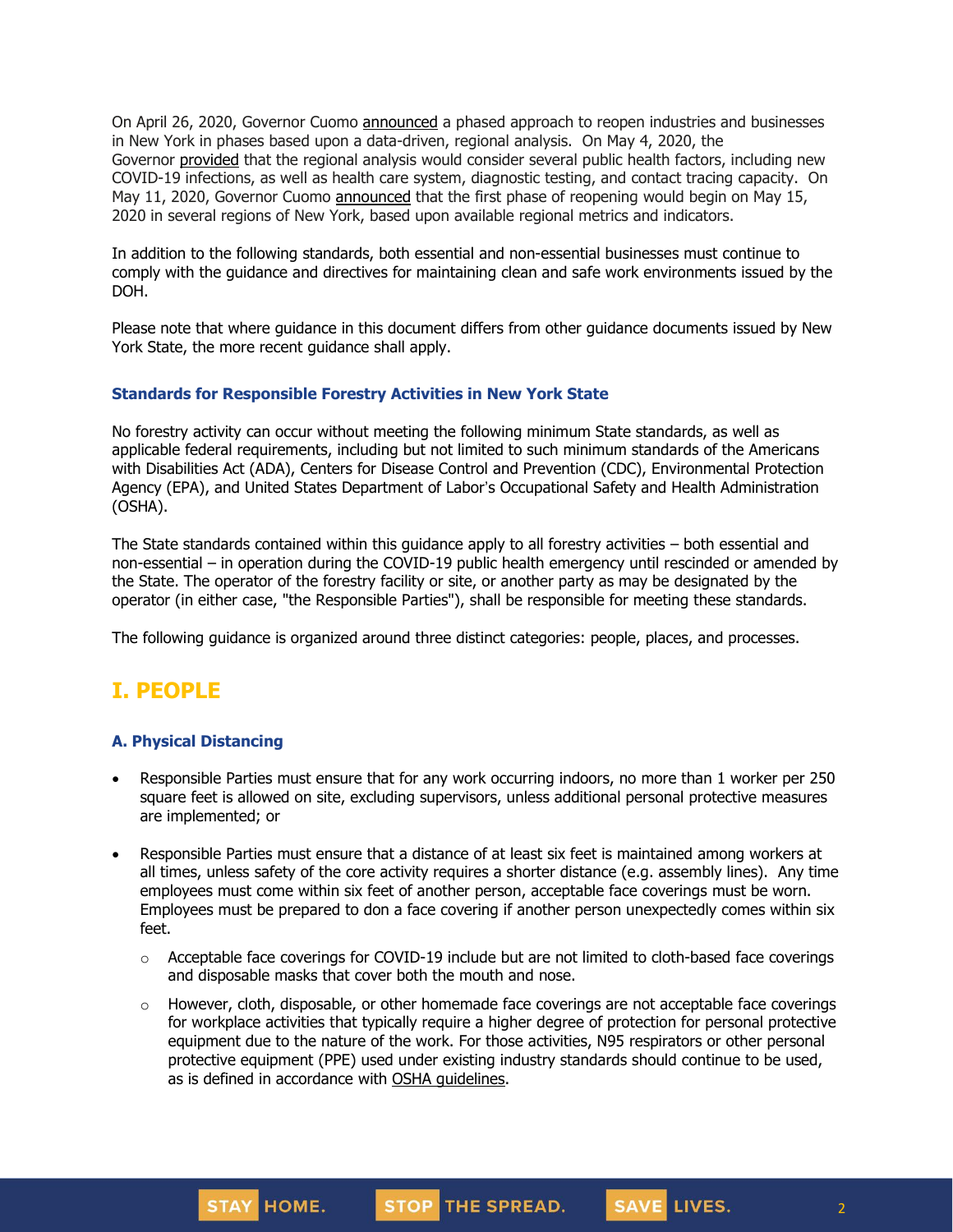- Responsible Parties may modify the use and/or restrict the number of work areas and employee seating areas, so that workers are at least six feet apart in all directions (e.g. side-to-side and when facing one another) and are not sharing work areas without cleaning and disinfection between use. When distancing is not feasible between work areas, Responsible Parties must provide and require the use of face coverings or enact physical barriers, such as plastic shielding walls, in lieu of face coverings in areas where they would not affect air flow, heating, cooling, or ventilation.
	- o Physical barriers should be put in place in accordance with OSHA [guidelines.](https://www.osha.gov/Publications/OSHA3990.pdf)
	- $\circ$  Physical barrier options may include: strip curtains, plexiglass or similar materials, or other impermeable dividers or partitions.
- Responsible Parties should prohibit the use of tightly confined spaces (e.g. storage facilities, changing facilities, vehicles) by more than one individual at a time, unless all employees in such space at the same time are wearing acceptable face coverings. However, even with face coverings in use, occupancy must never exceed 50% of the maximum capacity of the space or vehicle, unless it is designed for use by a single occupant. Responsible Parties should increase ventilation with outdoor air to the greatest extent possible (e.g. opening windows and doors in control rooms), while maintaining safety protocols. Responsible Parties should take additional measures to prevent congregation in elevator waiting areas and limit density in elevators, such as enabling the use of stairs.
- Responsible Parties should put in place measures to reduce bi-directional foot traffic using tape or signs with arrows in narrow aisles, hallways, or spaces, and post signage and distance markers denoting spaces of six feet in all commonly used areas and any areas in which lines are commonly formed or people may congregate (e.g. clock in/out stations, health screening stations, etc.).
- Responsible Parties must post signs throughout the site, consistent with DOH COVID-19 signage. Responsible Parties can develop their own customized signage specific to their workplace or setting, provided that such signage is consistent with the Department's signage. Signage should be used to remind employees to:
	- $\circ$  Cover their nose and mouth with a mask or cloth face-covering when six feet of social distance cannot be maintained.
	- o Properly store and, when necessary, discard personal protective equipment.
	- o Adhere to physical distancing instructions.
	- o Report symptoms of or exposure to COVID-19, and how they should do so.
	- o Follow hand hygiene and cleaning guidelines.

### **B. Gatherings in Enclosed Spaces**

- Responsible Parties must limit in-person gatherings (e.g. shift line-up, safety meetings) to the greatest extent possible and use other methods such as video or teleconferencing whenever possible, per CDC guidance "Interim Guidance for [Businesses](https://www.cdc.gov/coronavirus/2019-ncov/community/guidance-business-response.html) and Employers to Plan and Respond to [Coronavirus](https://www.cdc.gov/coronavirus/2019-ncov/community/guidance-business-response.html) Disease 2019 (COVID-19)". When videoconferencing or teleconferencing is not possible, Responsible Parties should hold meetings in open, well-ventilated spaces and ensure that individuals maintain six feet of social distance between one another (e.g. if there are chairs, leave space between chairs, have employees sit in alternating chairs).
- Responsible Parties must put in place practices for adequate social distancing in confined areas, such as restrooms and breakrooms, and should develop signage and systems (e.g. flagging when occupied) to restrict occupancy when social distancing cannot be maintained in such areas; and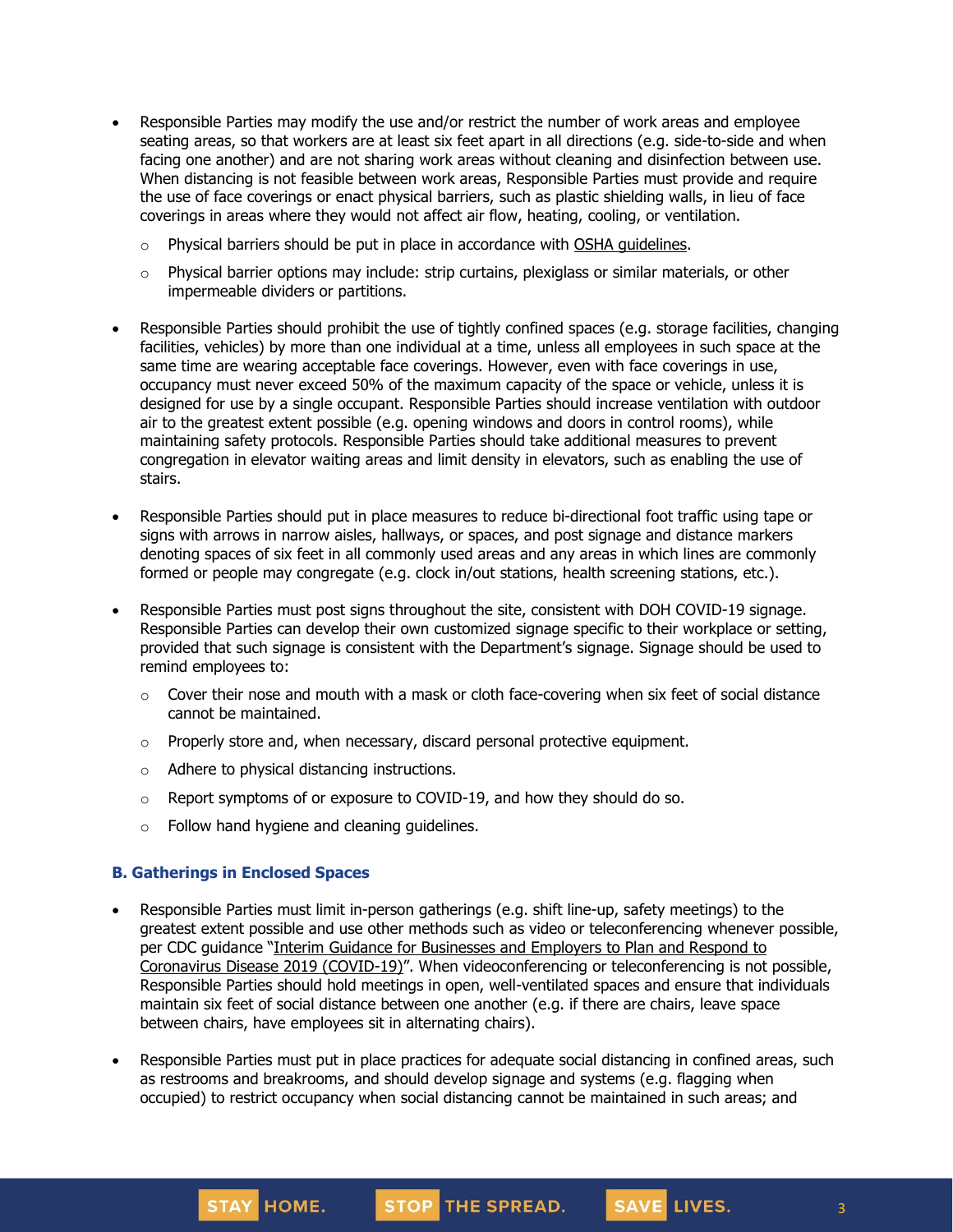• Responsible Parties should stagger schedules for employees to observe social distancing (i.e., six feet of space) for any gathering (e.g. coffee breaks, meals, and shift starts/stops).

### **C. Workplace Activity**

- Responsible Parties must take measures to reduce interpersonal contact and congregation, through methods such as:
	- $\circ$  limiting in-person presence to only those staff who are necessary;
	- o adjusting workplace hours;
	- o reducing on-site workforce to accommodate social distancing guidelines;
	- $\circ$  shifting design (e.g. A/B teams, staggered arrival/departure times);
	- o prioritizing tasks that allow for social distancing over those that do not; and/or
	- $\circ$  avoiding multiple crews and/or teams working in one area by staggering scheduled tasks and using signs to indicate occupied areas.

### **D. Movement and Commerce**

- Responsible Parties should prohibit non-essential visitors on site.
- Responsible Parties must establish designated areas for pickups and deliveries, limiting contact to the extent possible.
- Responsible Parties should limit on-site interactions (e.g. designate an egress for workers leaving their shifts and a separate ingress for workers starting their shifts) and movements (e.g. workers should remain near their work areas as often as possible).

# **II. PLACES**

### **A. Protective Equipment**

- In addition to the necessary personal protective equipment (PPE) as required for certain workplace activities, Responsible Parties must procure, fashion, or otherwise obtain acceptable face coverings and provide such coverings to their employees while at work at no cost to the employee. Responsible Parties should have an adequate supply of face coverings, masks and other required PPE on hand should an employee need a replacement or should a visitor be in need. Acceptable face coverings include, but are not limited to, cloth (e.g. homemade sewn, quick cut, bandana), surgical masks, N95 respirators, and face shields.
- Face coverings must be cleaned or replaced after use and may not be shared. Please consult the CDC [guidance](https://www.cdc.gov/coronavirus/2019-ncov/community/guidance-business-response.html) for additional information on cloth face coverings and other types of personal protective equipment (PPE), as well as instructions on use and cleaning.
	- $\circ$  Note that cloth face coverings or disposable masks shall not be considered acceptable face coverings for workplace activities that impose a higher degree of protection for face covering requirements. For example, if N95 respirators are traditionally required for specific forestry activities, a cloth or homemade mask would not suffice. Responsible Parties must adhere to OSHA standards for such safety equipment.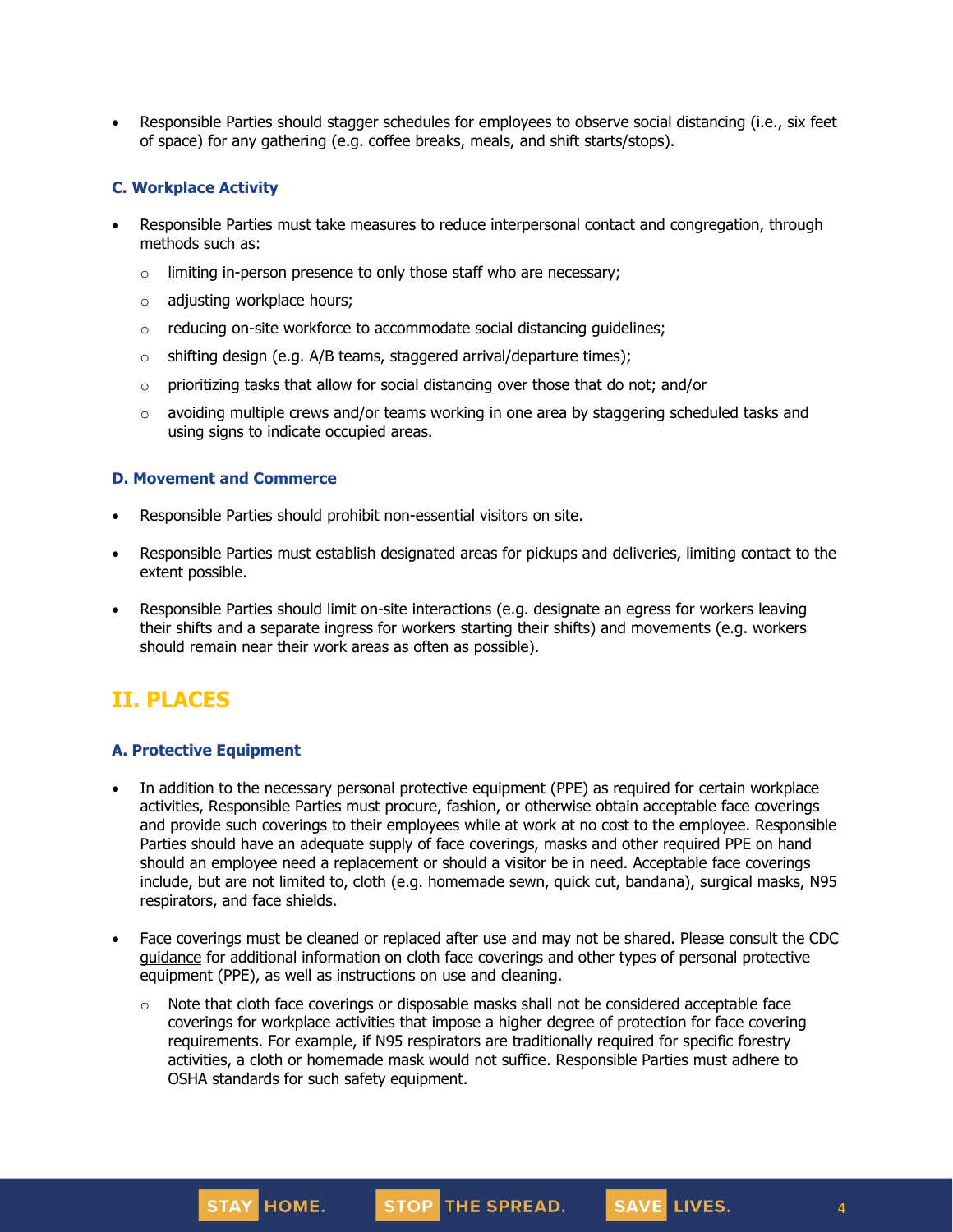- Responsible Parties must allow employees to use their own acceptable face coverings but cannot require employees to supply their own face coverings. Further, this guidance shall not prevent employees from wearing their personally owned additional protective coverings (e.g. surgical masks, N95 respirators, or face shields), or if the Responsible Parties otherwise requires employees to wear more protective PPE due to the nature of their work. Employers should comply with all applicable OSHA standards.
- Responsible Parties must put in place measures to limit the sharing of objects, such as tools, machinery, materials, and vehicles, as well as the touching of shared surfaces, such as control panels, keypads, and crane remotes; or, require workers to wear gloves (trade-appropriate or medical) when in contact with shared objects or frequently touched surfaces; or, require workers to sanitize or wash their hands before and after contact.
- Responsible Parties must train workers on how to adequately put on, take off, clean (as applicable), and discard PPE, including but not limited to, appropriate face coverings.

### **B. Hygiene and Cleaning**

STAY HOME.

- Responsible Parties must ensure adherence to hygiene and sanitation requirements as advised by the CDC and DOH, including "Guidance for Cleaning and [Disinfection](https://coronavirus.health.ny.gov/system/files/documents/2020/03/cleaning_guidance_general_building.pdf) of Public and Private Facilities for [COVID-19](https://coronavirus.health.ny.gov/system/files/documents/2020/03/cleaning_guidance_general_building.pdf)," and the "STOP THE [SPREAD](https://coronavirus.health.ny.gov/system/files/documents/2020/04/13067_coronavirus_protectyourself_poster_042020.pdf)" poster, as applicable. Responsible parties must maintain cleaning logs that include the date, time, and scope of cleaning.
- Responsible Parties must provide and maintain hand hygiene stations on site, as follows:
	- $\circ$  For handwashing: soap, running warm water, and disposable paper towels.
	- $\circ$  For sanitizer: an alcohol-based hand sanitizer containing at least 60% alcohol for areas where handwashing facilities may not be available or practical.
- Responsible Parties must provide appropriate cleaning / disinfection supplies for shared and frequently touched surfaces and encourage employees to use these supplies before and after use of these surfaces, followed by hand hygiene.
- Responsible Parties must conduct regular cleaning and disinfection of the site and more frequent cleaning and disinfection for high risk areas used by many individuals and for frequently touched surfaces. Cleaning and disinfecting must be rigorous and ongoing and should occur at least after each shift, daily, or more frequently as needed. Please refer to DOH's "Interim [Guidance](https://coronavirus.health.ny.gov/system/files/documents/2020/03/cleaning_guidance_general_building.pdf) for Cleaning and [Disinfection](https://coronavirus.health.ny.gov/system/files/documents/2020/03/cleaning_guidance_general_building.pdf) of Public and Private Facilities for COVID-19" for detailed instructions on how to clean facilities.
	- o Responsible Parties must ensure regular cleaning and disinfecting of restrooms. Restrooms should be cleaned more often depending on frequency of use.
		- **•** Responsible Parties must ensure distancing rules are adhered to by reducing restroom capacity where feasible.
	- o Responsible Parties must ensure that equipment and tools are regularly disinfected using registered disinfectants, including at least as often as workers change work areas or move to a new set of tools. Refer to the Department of Environmental Conservation (DEC) list of [products](http://www.dec.ny.gov/docs/materials_minerals_pdf/covid19.pdf) registered in New York State and identified by the EPA as effective against COVID-19.
	- $\circ$  If cleaning or disinfection products or the act of cleaning and disinfecting causes safety hazards or degrades the material or machinery, Responsible Parties must put in place hand hygiene

STOP THE SPREAD.

5

SAVE LIVES.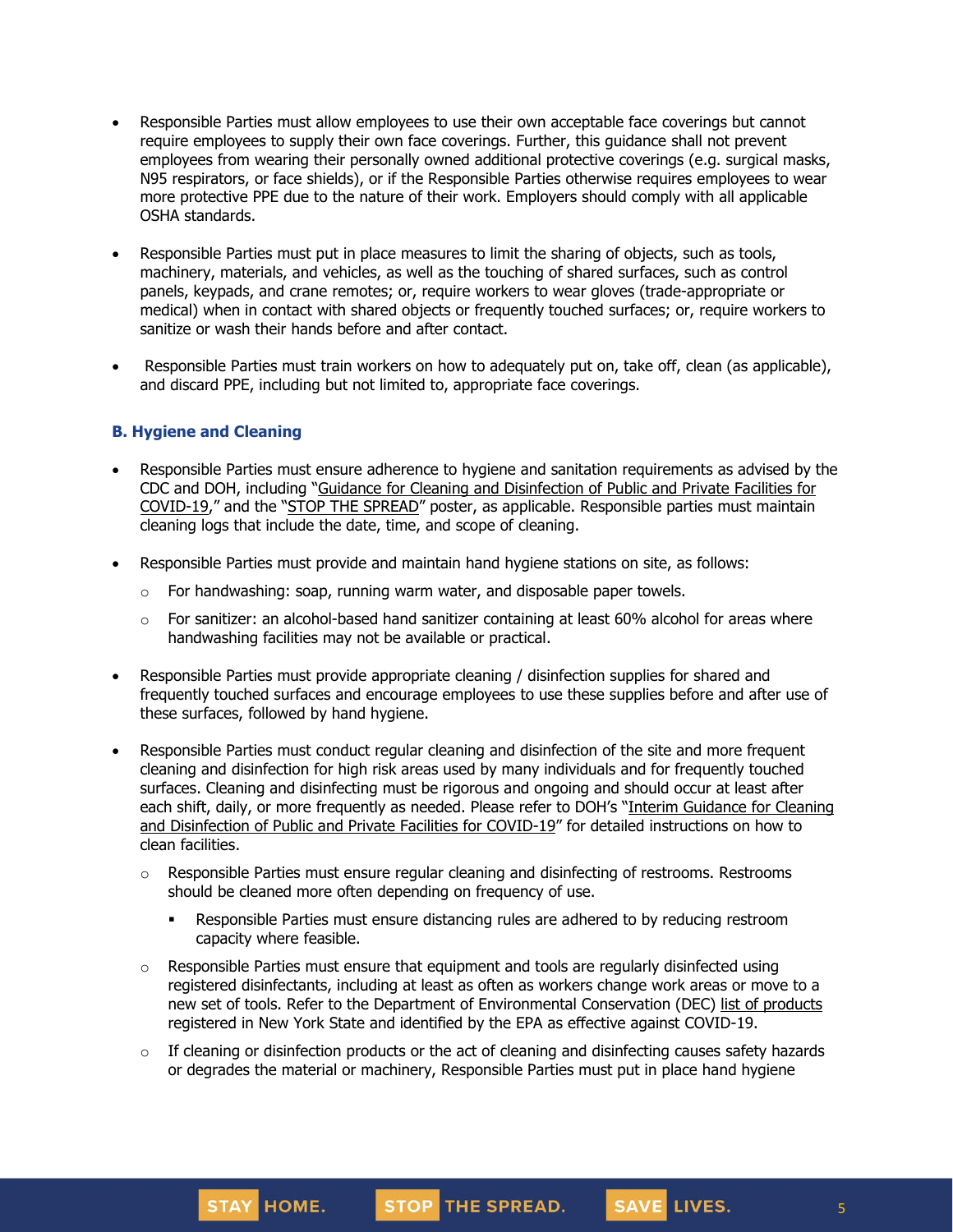stations between use and/or supply disposable gloves and/or limitations on the number of employees using such machinery.

- Responsible Parties must provide for the cleaning and disinfection of exposed areas in the event of a positive case of COVID-19 of a worker, with such cleaning to include, at a minimum, all heavy transit areas and high-touch surfaces (e.g. shared tools, machines, work stations, control panels, and keypads, telephones).
- CDC guidelines on "Cleaning and [Disinfecting](https://www.cdc.gov/coronavirus/2019-ncov/community/disinfecting-building-facility.html) Your Facility" if someone is suspected or confirmed to have COVID-19 infection are as follows:
	- $\circ$  Close off areas used by the person who is sick.
		- Responsible Parties do not necessarily need to close operations, if they can close off the affected areas.
	- $\circ$  Open outside doors and windows to increase air circulation in the area.
	- $\circ$  Wait 24 hours before you clean or disinfect. If 24 hours is not feasible, wait as long as possible.
	- $\circ$  Clean and disinfect all areas used by the person who is sick, such as offices, bathrooms, common areas, and shared equipment.
	- $\circ$  Once the area has been appropriately disinfected, it can be opened for use.
		- **■** Workers without close contact with the person who is sick can return to the work area immediately after disinfection.
			- Per CDC's "Evaluating and Testing Persons for [Coronavirus](https://www.cdc.gov/coronavirus/2019-ncov/hcp/clinical-criteria.html) Disease 2019 (COVID-19)," considerations when assessing close contact include the duration of exposure (e.g. longer exposure time likely increases exposure risk) and the clinical symptoms of the person with COVID-19 (e.g. coughing likely increases exposure risk as does exposure to a severely ill patient).
	- $\circ$  If more than seven days have passed since the person who is sick visited or used the facility, additional cleaning and disinfection is not necessary, but routine cleaning and disinfection should continue.
- Responsible Parties must prohibit shared food and beverages (e.g. buffet style meals), encourage bringing lunch from home, and reserve adequate space for employees to observe social distancing while eating meals.

#### **C. Phased Reopening**

• Responsible Parties are encouraged to phase-in reopening activities so as to allow for operational issues to be resolved before work activities return to normal levels. Responsible Parties should consider limiting the number of employees, hours, and number of customers available to be served when first reopening so as to provide operations with the ability to adjust to the changes.

#### **D. Communications Plan**

STAY HOME.

- Responsible Parties must affirm that they have reviewed and understand the state-issued industry guidelines, and that they will implement them.
- Responsible Parties should develop a communications plan for employees, visitors, and customers that includes applicable instructions, training, signage, and a consistent means to provide employees

STOP THE SPREAD.

SAVE LIVES.

6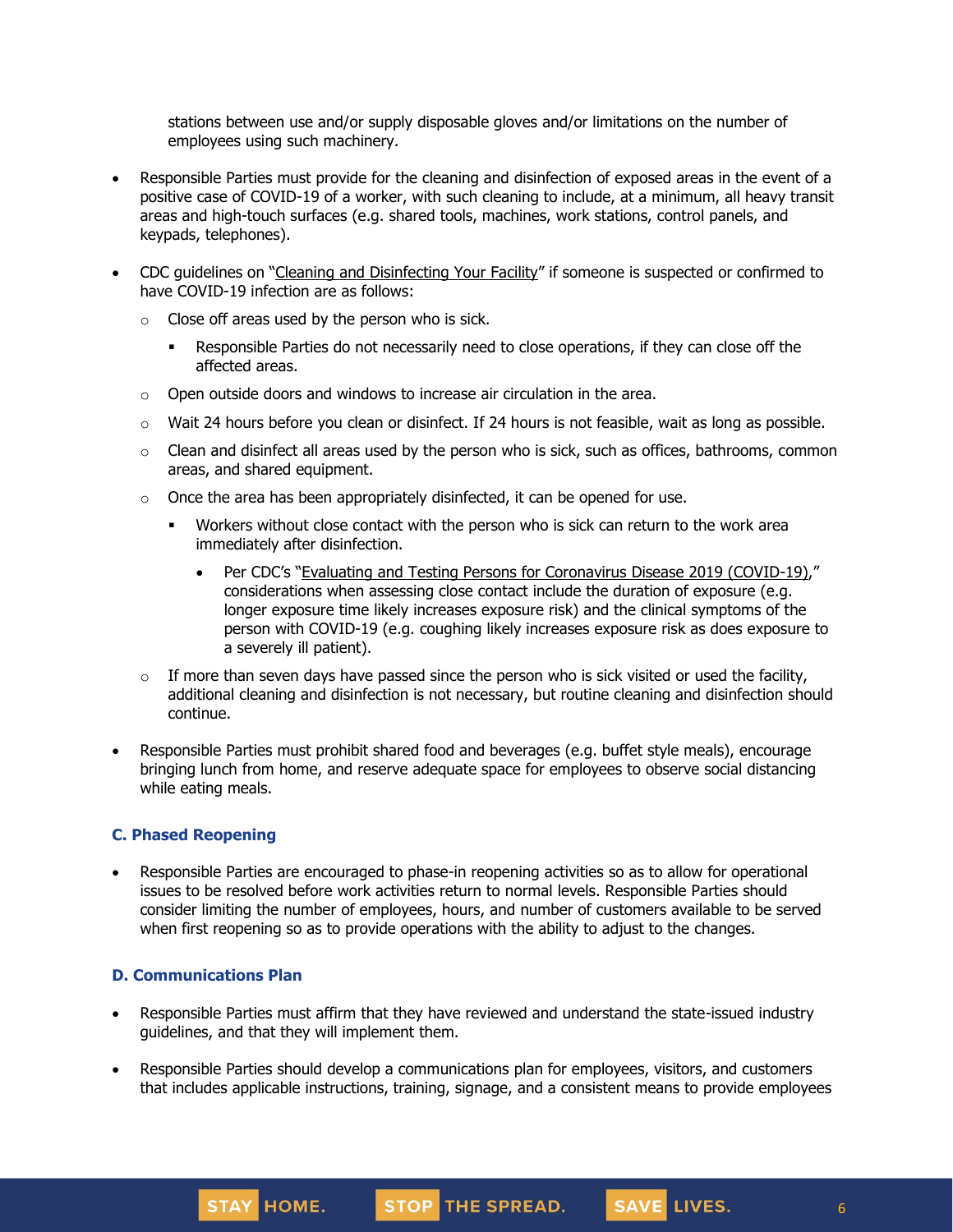with information. Responsible Parties may consider developing webpages, text and email groups, and social media.

## **III. PROCESSES**

### **A. Screening and Testing**

- Responsible Parties must implement mandatory daily health screening practices.
	- $\circ$  Screening practices may be performed remotely (e.g. by telephone or electronic survey), before the employee reports to the site, to the extent possible; or may be performed on site.
	- $\circ$  Screening should be coordinated to prevent workers from intermingling in close contact with each other prior to completion of the screening.
	- $\circ$  At a minimum, screening should be required of all workers and visitors and completed using a questionnaire that determines whether the worker or visitor has:
		- (a) knowingly been in close or proximate contact in the past 14 days with anyone who has tested positive for COVID-19 or who has or had symptoms of COVID-19,
		- (b) tested positive for COVID-19 in the past 14 days, or
		- (c) has experienced any symptoms of COVID-19 in the past 14 days.
- According to the CDC guidance on "Symptoms of [Coronavirus](https://www.cdc.gov/coronavirus/2019-ncov/symptoms-testing/symptoms.html)," the term "symptomatic" includes employees who have the following symptoms or combinations of symptoms: fever, cough, shortness of breath, or at least two of the following symptoms: fever, chills, repeated shaking with chills, muscle pain, headache, sore throat, or new loss of taste or smell.
- Responsible Parties should require employees to immediately disclose if and when their responses to any of the aforementioned questions changes, such as if they begin to experience symptoms, including during or outside of work hours.
- Daily temperature checks may also be conducted per U.S. Equal Employment Opportunity Commission or DOH guidelines. Responsible Parties are prohibited from keeping records of employee health data (e.g. temperature data).
- Responsible Parties must ensure that any personnel performing screening activities, including temperature checks, are appropriately protected from exposure to potentially infectious workers or visitors entering the site. Personnel performing screening activities should be trained by employeridentified individuals who are familiar with CDC, DOH, and OSHA protocols.
- Screeners should be provided and use PPE, including at a minimum, a face mask, and may include gloves, a gown, and/or a face shield.
- An employee who screens positive for COVID-19 symptoms should not be allowed to enter the worksite and should be sent home with instructions to contact their healthcare provider for assessment and testing. Responsible parties must immediately notify the local health department and DOH about the suspected case. Responsible parties should provide the employee with information on healthcare and testing resources.
- An employee who has responded that they have had close contact with a person who is confirmed or suspected for COVID-19 may not be allowed to enter the site without abiding by the precautions

STOP THE SPREAD.

SAVE LIVES.

STAY HOME.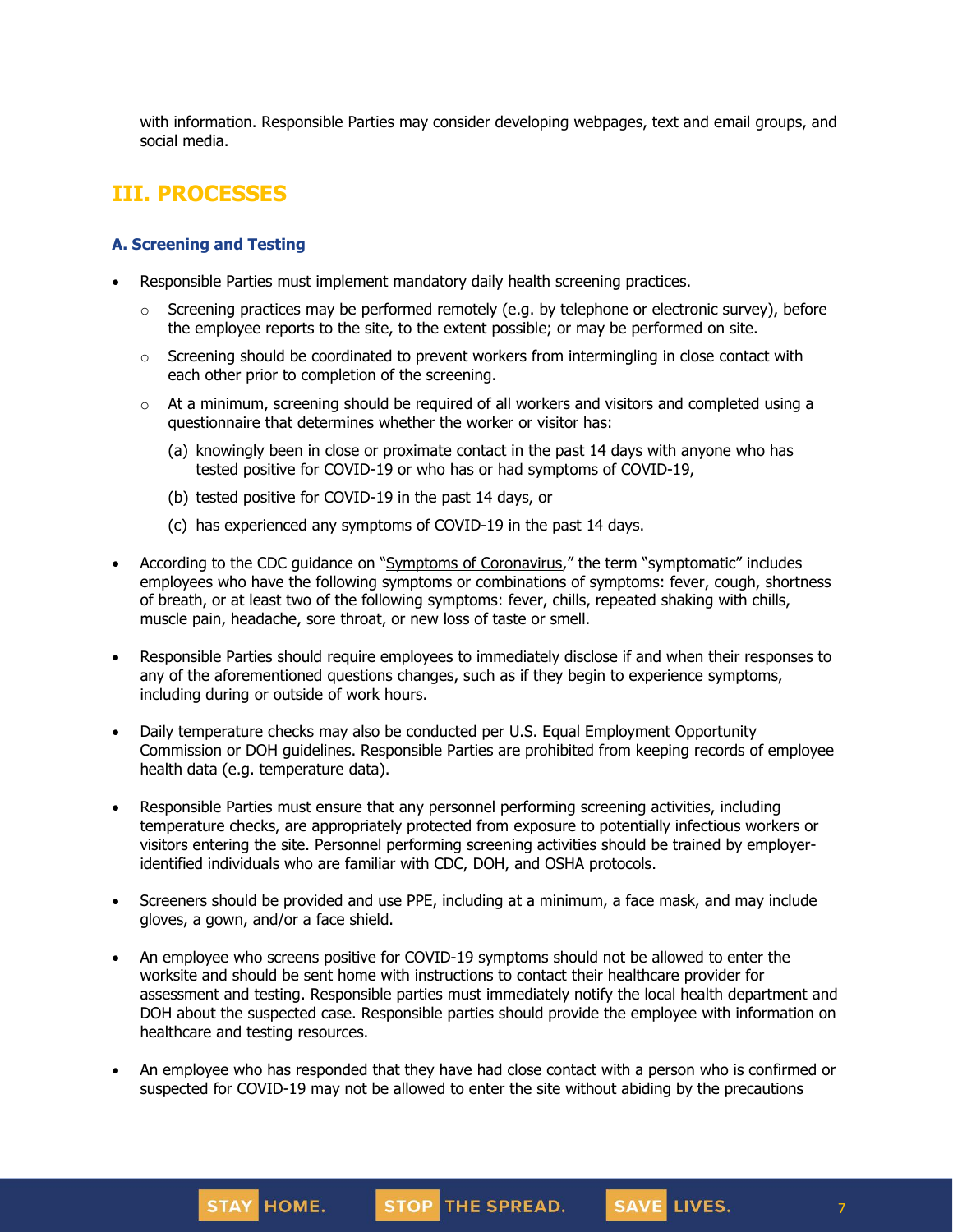outlined below and the Responsible Parties has documented the employee's adherence to those precautions.

- Responsible Parties must review all employee and visitor responses collected by the screening process on a daily basis and maintain a record of such review. Responsible Parties must also identify a contact as the party for workers to inform if they later are experiencing COVID-19-related symptoms, as noted in the questionnaire.
- Responsible parties must designate a site safety monitor whose responsibilities include continuous compliance with all aspects of the site safety plan.
- To the extent possible, Responsible Parties should maintain a log of every person, including workers and visitors, who may have close contact with other individuals at the work site or area; excluding deliveries that are performed with appropriate PPE or through contactless means. Log should contain contact information, such that all contacts may be identified, traced and notified in the event an employee is diagnosed with COVID-19. Responsible Parties must cooperate with local health department contact tracing efforts.
- Employers and employees should take the following actions related to COVID-19 symptoms and contact:
	- $\circ$  If an employee has COVID-19 symptoms AND EITHER tests positive for COVID-19 OR did not receive a test, the employee may only [return](https://www.cdc.gov/coronavirus/2019-ncov/hcp/return-to-work.html) to work after completing a 14-day self-quarantine. If an employee is critical to the operation or safety of a site, the Responsible Parties may consult their local health department and the most up-to-date CDC and DOH standards on the minimum number of days to quarantine before an employee is safely able to return to work with additional precautions to mitigate the risk of COVID-19 transmission.
	- $\circ$  If an employee does NOT have COVID-19 symptoms BUT tests positive for COVID-19, the employee may only return to work after completing a 14-day self-quarantine. If an employee is critical to the operation or safety of a site, the Responsible Parties may consult their local health department and the most up-to-date CDC and DOH standards on the minimum number of days to quarantine before an employee is safely able to return to work with additional precautions to mitigate the risk of COVID-19 transmission.
	- $\circ$  If an employee has had close contact with a person with COVID-19 for a prolonged period of time AND is symptomatic, the employee should notify the Responsible Parties and follow the above protocol for a positive case.
	- $\circ$  If an employee has had close contact with a person with COVID-19 for a prolonged period of time AND is NOT symptomatic, the employee should notify the Responsible Parties and [adhere](https://www.cdc.gov/coronavirus/2019-ncov/community/critical-workers/implementing-safety-practices.html) to the [following](https://www.cdc.gov/coronavirus/2019-ncov/community/critical-workers/implementing-safety-practices.html) practices prior to and during their work shift, which should be documented by the Responsible Parties:
		- 1) Regular monitoring: As long as the employee does not have a temperature or symptoms, they should self-monitor under the supervision of their employer's occupational health program.
		- 2) Wear a mask: The employee should wear a face mask at all times while in the workplace for 14 days after last exposure.
		- 3) Social distance: Employee should continue social distancing practices, including maintaining, at least, six feet distance from others.
		- 4) Disinfect and clean work spaces: Continue to clean and disinfect all areas such as offices, bathrooms, common areas, and shared electronic equipment routinely.

SAVE LIVES.